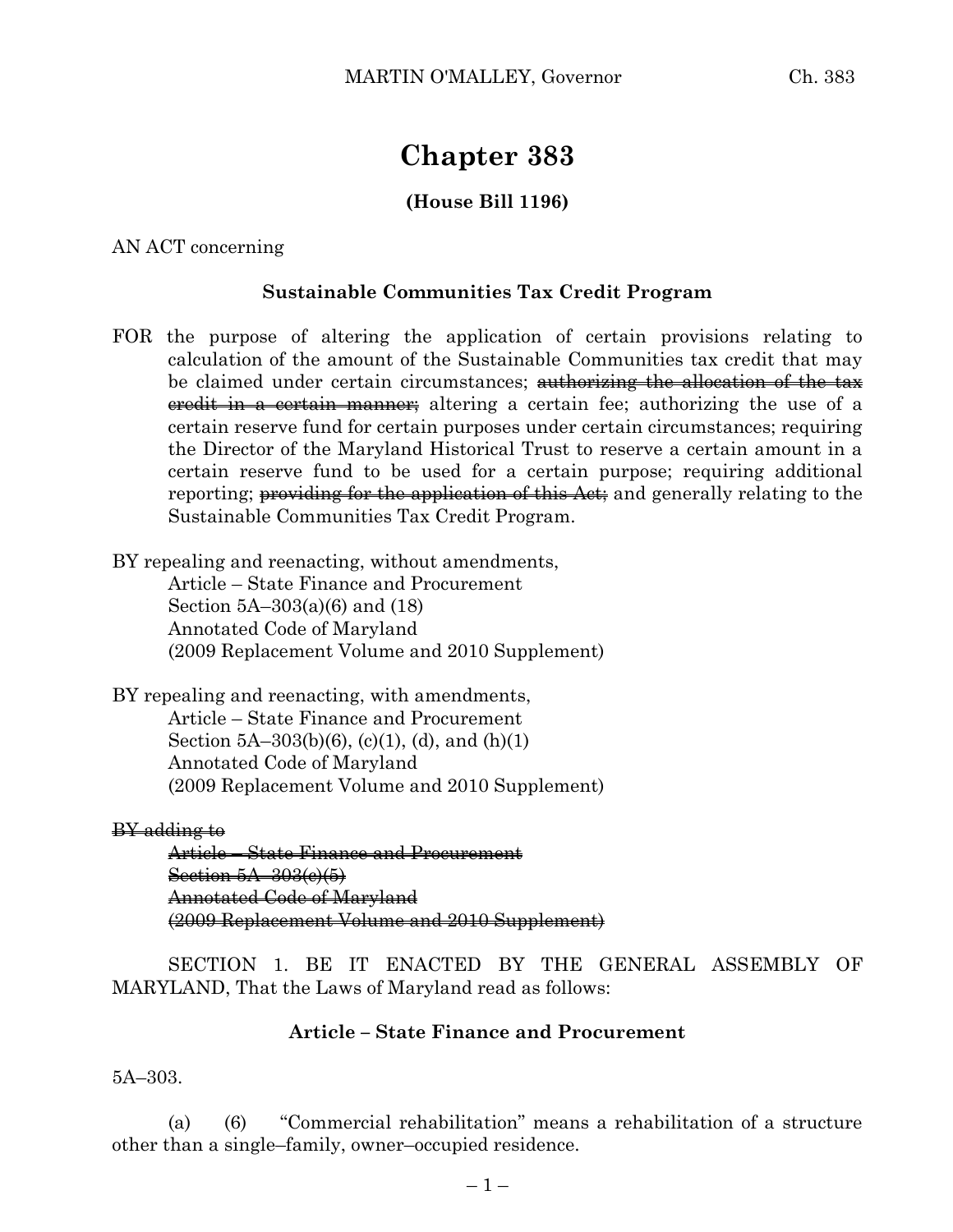(18) (i) "Single–family, owner–occupied residence" means a structure or a portion of a structure occupied by the owner and the owner's immediate family as their primary or secondary residence.

(ii) "Single–family, owner–occupied residence" includes a residential unit in a cooperative project owned by or leased to a cooperative housing corporation, as defined in § 5–6B–01 of the Corporations and Associations Article, and leased for exclusive occupancy to, and occupied by, a member of the corporation and the member's immediate family under a proprietary lease.

(b) (6) (i) The Director shall adopt regulations to charge a reasonable fee to certify historic structures and rehabilitations under this section.

(ii) The Director shall set the level of the fee so that the projected proceeds from the fee will cover the costs to the Trust of administering the credit under this section and the federal historic tax credit.

(iii) The fee charged may not exceed **[**1%**] 3%** of the amount of the initial credit certificate issued for a commercial rehabilitation project or the amount of the credit for which a single–family, owner–occupied rehabilitation would be eligible based on the greater of the estimated or final qualified rehabilitation expenditures for the rehabilitation.

(iv) If the fee charged for a commercial rehabilitation is not received by the Trust within 120 days after the Trust sends notice that the fee is due, the initial credit certificate for the rehabilitation shall expire.

(v) The proceeds from the fee shall be deposited in a special fund, to be used only for the purposes of paying the costs of administering the credit under this section and the federal historic tax credit.

(vi) Any unused balance of the fund at the end of each fiscal year shall be transferred to the Reserve Fund established under subsection (d) of this section and shall increase the amount of the initial credit certificates that the Trust may issue for the following fiscal year.

(c) (1) (i) Except as otherwise provided in this section, for the taxable year in which a certified rehabilitation is completed, an individual or business entity may claim a tax credit in an amount equal to 20% of the individual's or business entity's qualified rehabilitation expenditures for the rehabilitation.

(ii) **[**An**] FOR COMMERCIAL REHABILITATIONS, AN** individual or business entity may claim a tax credit in an amount equal to 25% of the individual's or business entity's qualified rehabilitation expenditures if the certified rehabilitation is a certified historic structure and a high performance building.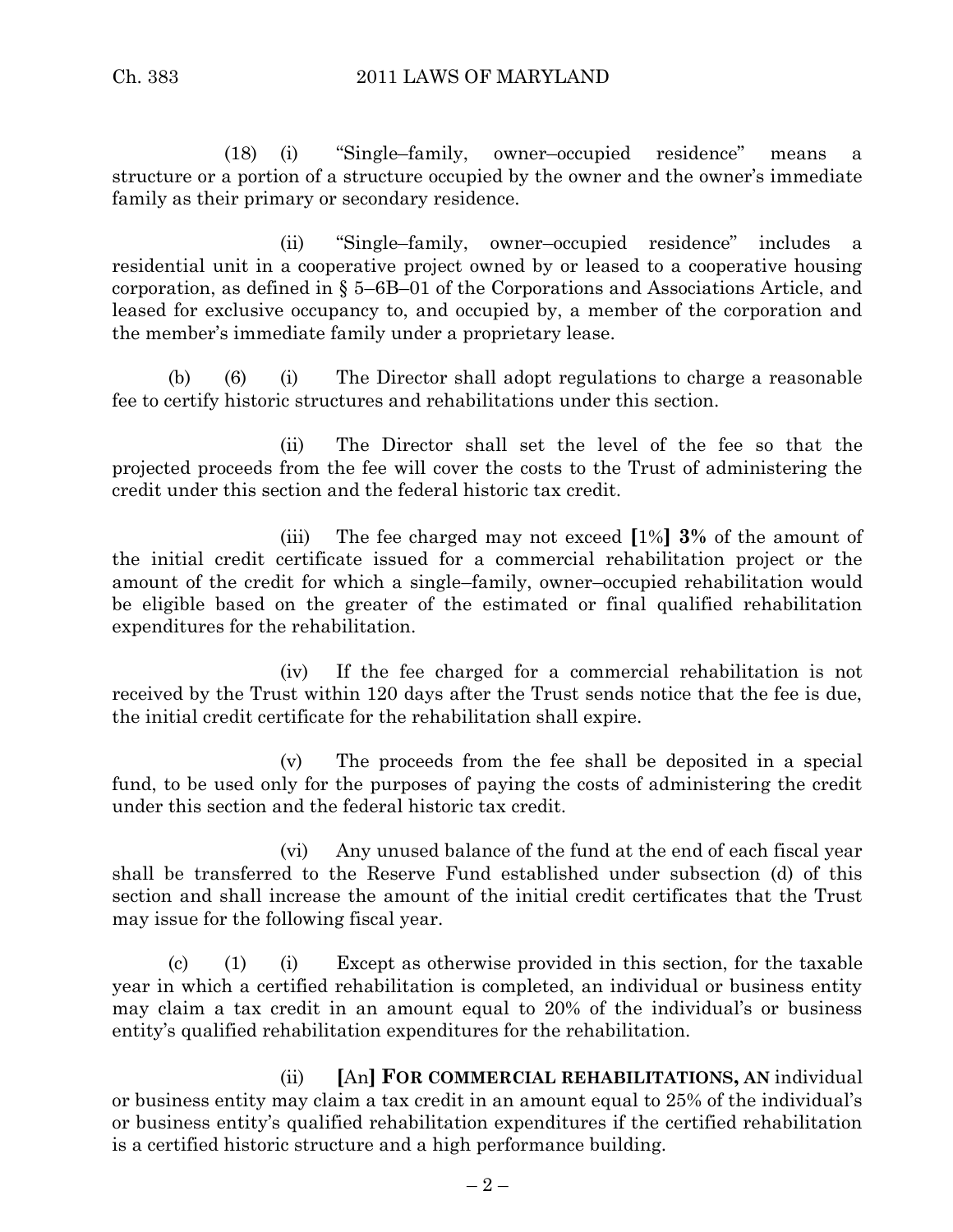(iii) **[**An**] FOR COMMERCIAL REHABILITATIONS, AN** individual or business entity may claim a tax credit in an amount equal to 10% of the individual's or business entity's qualified rehabilitation expenditures if the certified rehabilitation is a qualified rehabilitated structure.

# **(5) THE STATE CREDIT ALLOWED UNDER THIS SECTION MAY BE ALLOCATED AMONG THE PARTNERS, MEMBERS, OR SHAREHOLDERS OF AN ENTITY IN ANY MANNER AGREED TO BY THOSE PERSONS IN WRITING.**

(d) (1) In this subsection, "Reserve Fund" means the Sustainable Communities Tax Credit Reserve Fund established under paragraph (2) of this subsection.

(2) (i) There is a Sustainable Communities Tax Credit Reserve Fund that is a continuing, nonlapsing special fund that is not subject to  $\S 7-302$  of this article.

(ii) The money in the Fund shall be invested and reinvested by the Treasurer, and interest and earnings shall be credited to the General Fund.

# **(III) IF THE FEES PAID IN ANY FISCAL YEAR ARE LESS THAN THE DIRECTLY RELATED ADMINISTRATIVE COSTS OF OPERATING THE SUSTAINABLE COMMUNITIES TAX CREDIT PROGRAM, FUNDS IN THE RESERVE FUND SHALL BE USED FOR THE DIRECTLY RELATED ADMINISTRATIVE COSTS OF THE PROGRAM.**

(3) (i) Subject to the provisions of this subsection, the Director shall issue an initial credit certificate for each commercial rehabilitation for which a plan of proposed rehabilitation is approved.

(ii) An initial credit certificate issued under this subsection shall state the maximum amount of credit under this section for which the commercial rehabilitation may qualify.

(iii) 1. Except as otherwise provided in this subparagraph and in subsection (b)(6)(vi) of this section, for any fiscal year, the Director may not issue initial credit certificates for credit amounts in the aggregate totaling more than the amount appropriated to the Reserve Fund for that fiscal year in the State budget as approved by the General Assembly.

2. If the aggregate credit amounts under initial credit certificates issued in a fiscal year total less than the amount appropriated to the Reserve Fund for that fiscal year as a result of the limitation under subsection (b)(5)(i) of this section, any excess amount may be issued under initial credit certificates for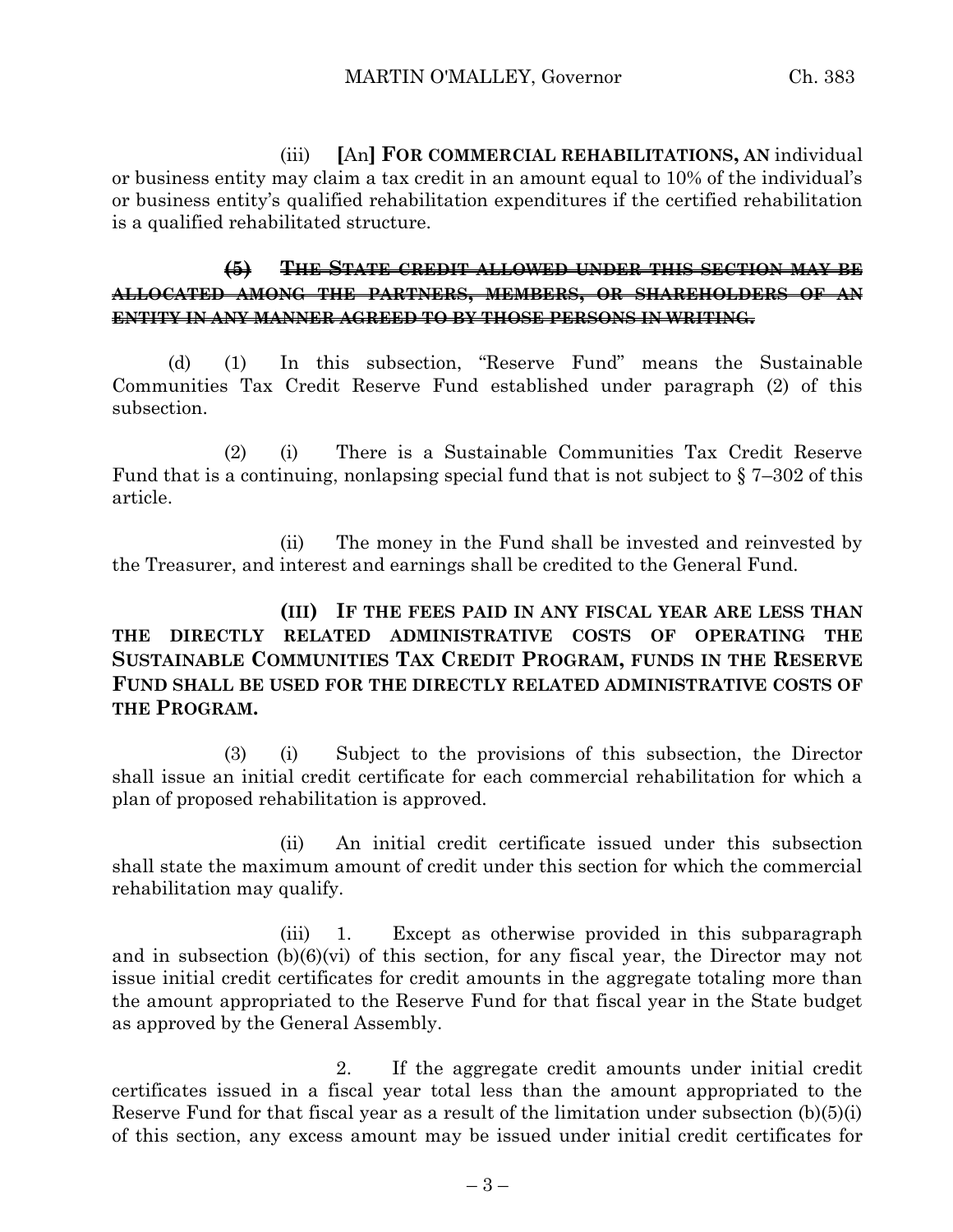projects in a county or Baltimore City in the same fiscal year, without regard to the limitation under subsection (b)(5)(i) of this section.

3. Subject to subsubparagraph 2 of this subparagraph, if the aggregate credit amounts under initial credit certificates issued in a fiscal year total less than the amount appropriated to the Reserve Fund for that fiscal year, any excess amount shall remain in the Reserve Fund and may be issued under initial credit certificates for the next fiscal year.

4. For any fiscal year, if funds are transferred from the Reserve Fund under the authority of any provision of law other than paragraph (4) of this subsection, the maximum credit amounts in the aggregate for which the Director may issue initial credit certificates shall be reduced by the amount transferred.

**5. IN EACH FISCAL YEAR, THE DIRECTOR SHALL ESTIMATE THE AMOUNT OF FEES TO BE COLLECTED BASED ON THE AMOUNT APPROPRIATED TO THE RESERVE FUND AND RESERVE THE DIFFERENCE BETWEEN THE ESTIMATED FEES AND ESTIMATED DIRECTLY RELATED ADMINISTRATIVE COSTS OF THE PROGRAM TO BE USED TO ADMINISTER THE PROGRAM.**

**6. IF THE RESERVATION OF FUNDS TO ADMINISTER THE PROGRAM UNDER SUBSUBPARAGRAPH 5 OF THIS SUBPARAGRAPH IS NOT NECESSARY TO COVER THE DIRECTLY RELATED ADMINISTRATIVE COSTS OF THE PROGRAM, ANY EXCESS AMOUNT SHALL REMAIN IN THE RESERVE FUND AND MAY BE ISSUED UNDER INITIAL CREDIT CERTIFICATES FOR THE NEXT FISCAL YEAR.**

(iv) For each of fiscal years 2011, 2012, 2013, and 2014, the Governor shall include in the budget bill an appropriation to the Reserve Fund.

(v) Notwithstanding the provisions of  $\S 7-213$  of this article, the Governor may not reduce an appropriation to the Reserve Fund in the State budget as approved by the General Assembly.

(vi) The Director may not issue an initial credit certificate for any fiscal year after fiscal year 2014.

(4) (i) Except as provided in this paragraph, money appropriated to the Reserve Fund shall remain in the Fund.

(ii) 1. Within 15 days after the end of each calendar quarter, the Trust shall notify the Comptroller as to each commercial rehabilitation completed and certified during the quarter: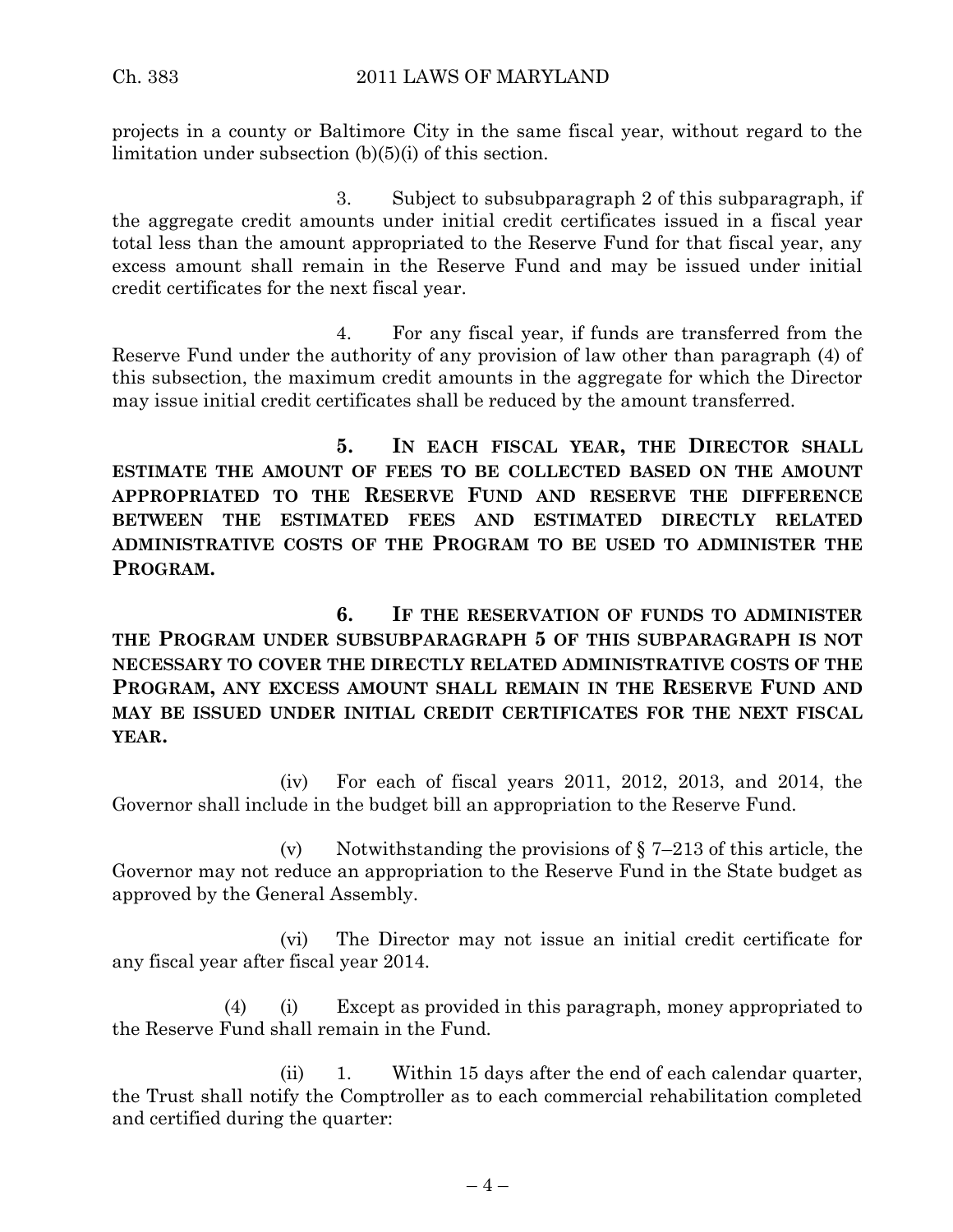MARTIN O'MALLEY, Governor Ch. 383

A. the maximum credit amount stated in the initial credit certificate for the project; and

B. the final certified credit amount for the project.

2. On notification that a project has been certified, the Comptroller shall transfer an amount equal to the maximum credit amount stated in the initial credit certificate for the project from the Reserve Fund to the General Fund.

(iii) 1. On or before October 1 of each year, the Trust shall notify the Comptroller as to the maximum credit amount stated in the initial credit certificate for each commercial rehabilitation for which the initial credit certificate has expired under subsection (c)(3) of this section as of the end of the prior fiscal year.

2. On notification that the initial credit certificate for a project has expired under subsection (c)(3) of this section, the Comptroller shall transfer an amount equal to the maximum credit amount stated in the initial credit certificate for the project from the Reserve Fund to the General Fund.

(h) (1) On or before December 15 of each fiscal year, the Director shall report to the Governor and, subject to § 2–1246 of the State Government Article, to the General Assembly, on:

(i) the initial credit certificates awarded for commercial rehabilitations under this section for that fiscal year;

(ii) the tax credits awarded for certified rehabilitations completed in the preceding fiscal year; **[**and**]**

(iii) whether the tax credits awarded for certified rehabilitations completed in the preceding fiscal year were located in:

- 1. a Main Street Maryland community;
- 2. beginning in fiscal 2012, a sustainable community;
- 3. a local historic district; or
- 4. a national register district**; AND**

**(IV) THE ESTIMATED AMOUNT OF DIRECTLY RELATED ADMINISTRATIVE COSTS RESERVED IN THE RESERVE FUND, THE ESTIMATED AMOUNT OF FEES TO BE COLLECTED, THE ACTUAL DIRECTLY RELATED ADMINISTRATIVE COSTS, AND THE ACTUAL AMOUNT OF FEES COLLECTED**.